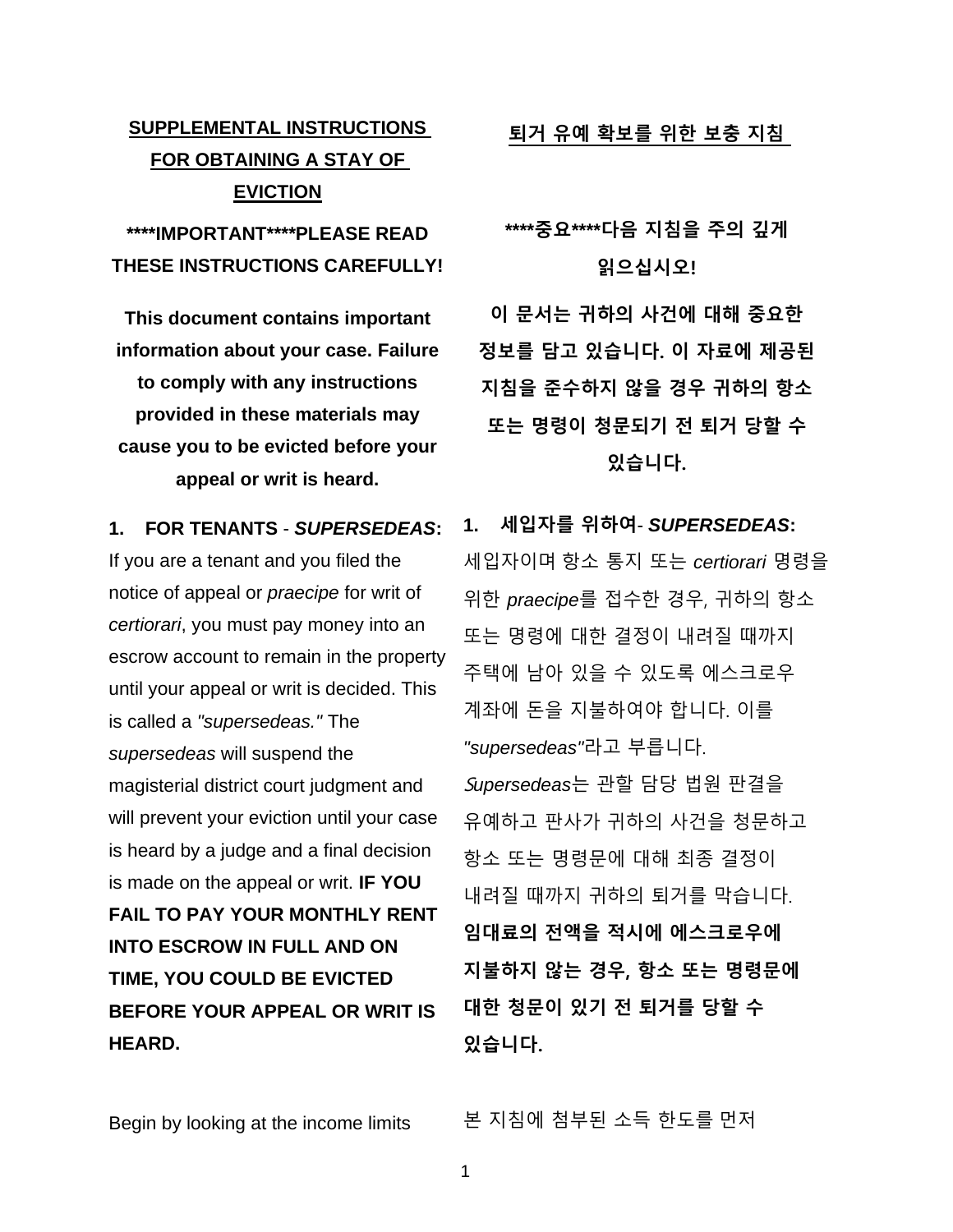attached to these instructions. 보십시오.

If your income is **below** the income limits, complete a Tenant's Affidavit, pursuant to Pa.R.C.P.M.D.J. No. 1008(C)(2) or 1013(C)(2). These affidavits are available on the website of the Unified Judicial System of Pennsylvania at

[http://www.pacourts.us/forms/for-the](http://www.pacourts.us/forms/for-the-public.)[public.](http://www.pacourts.us/forms/for-the-public.) Then follow the instructions for low-income tenants below. There are several different options available; pick the option (A, B, or C) that best describes your situation.

If your income is higher than the income limits attached to these instructions, follow the instructions for D.

**A.** If you are a low-income tenant and against you for non-payment of rent, and you HAVE NOT paid rent for the month in which the notice of appeal or *praecipe* for writ of *certiorari* is filed, you must:

1. File an *in forma pauperis* petition (a petition for low-income parties) pursuant to Pa.R.C.P . No. 240;

2. Pay one-third of your monthly rent into 2. 항소 통지 또는 *certiorari* (*"praecipe"*)

귀하의 소득이 소득 한도 미만인 경우 Pa.R.C.P.M.D.J. 1008(C)(2) 또는 1013(C)(2)에 의거하여 세입자의 선서 진술서를 완료하십시오. 본 선서 진술서는 Pennsylvania 통합 법률 체계 웹사이트([http://www.pacourts.us/forms/for](http://www.pacourts.us/forms/for-the-public)[the-public](http://www.pacourts.us/forms/for-the-public))에서 찾을 수 있습니다. 그리고 아래 저소득층 세입자들을 위한 지침을 따르십시오. 여러 옵션(A, B 또는 C)들이 있습니다. 귀하의 상황과 제일 맞는 옵션을 선택하십시오.

본 지침에 첨부된 소득 한도보다 소득이 높을 경우 D의 지침을 따르십시오.

there was a money judgment entered 귀하를 상대로 금전 판결문이 발부되었으며 **A.** 저소득층 세입자며 임대료 미불에 대해 항소 또는 *certiorari* 명령을 위한 *praecipe*를 접수한 달에 해당하는 임대료를 지불하지 **않은** 경우, 다음을 따르십시오.

> 1. Pa.R.C.P . 240에 의거하여 *in forma pauperis* 신청서(저소득층을 위한 신청서)를 접수하십시오.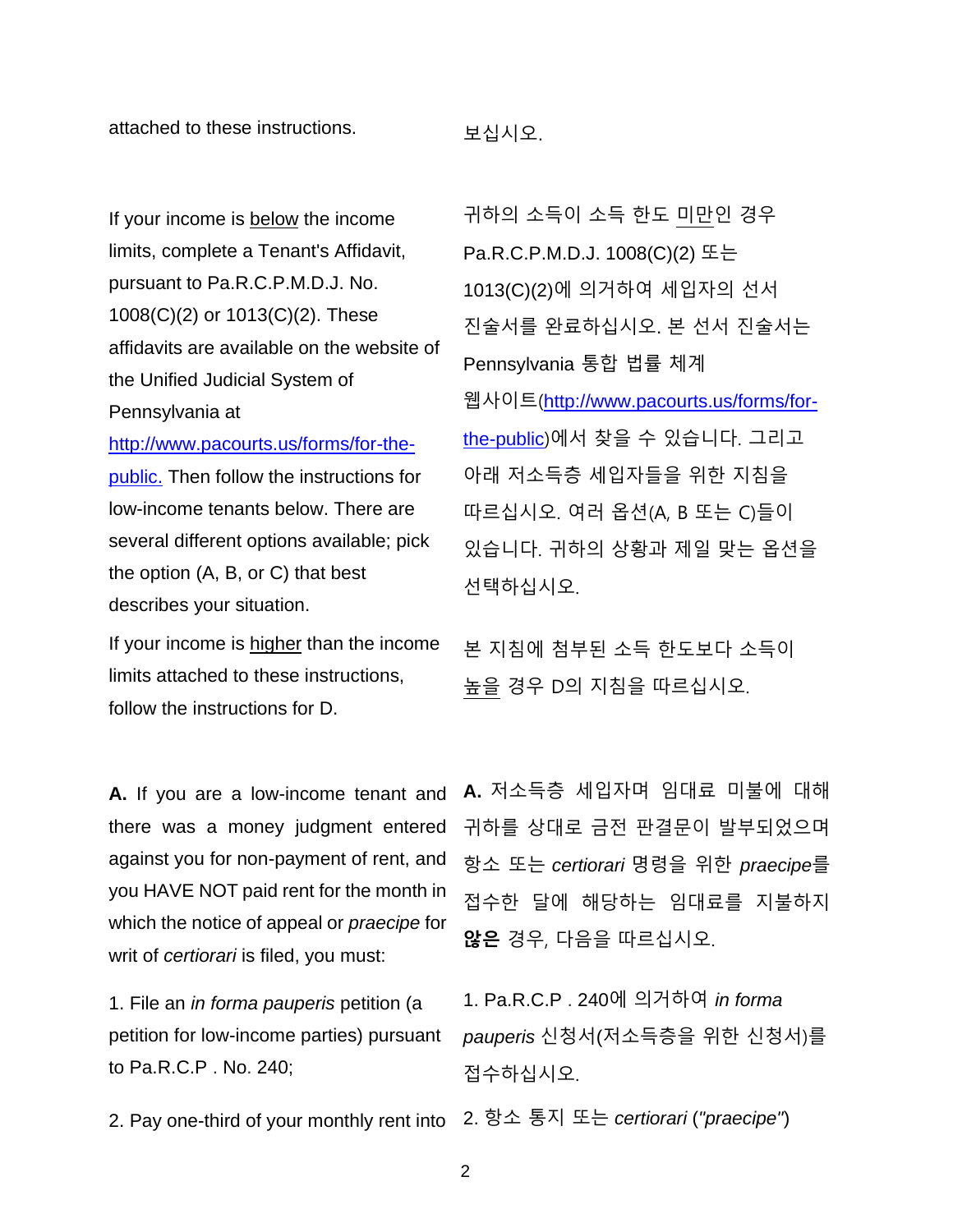an escrow account with the prothonotary's office at the time the notice of appeal or *praecipe* for writ of *certiorari* (*"praecipe"*) is filed;

3. Pay the remaining two-thirds (2/3) of your monthly rent into the escrow account within twenty (20) days of the date the notice of appeal or *praecipe* was filed; and

4. Pay your monthly rent on an ongoing basis into the escrow account in thirty (30) day intervals from the date the notice of appeal or *praecipe* was filed until the time of your trial.

**B.** If you are a low-income tenant, and there was a money judgment against you for non-payment of rent, and you HAVE paid rent for the month in which the notice of appeal or *praecipe* for writ of *certiorari* (*"praecipe"*) is filed, you do not have to pay rent at the time you file your notice of appeal or *praecipe*. You must:

1. File an *in forma pauperis* petition (a petition for low-income parties), pursuant to Pa.R.C.P. No. 240;

2. Pay your monthly rent on an ongoing basis into an escrow account with the prothonotary in thirty (30) day intervals

명령을 위한 *praecipe* 접수 때 수석 서기 사무실을 통해 월 임대료의 3분의 1을 에스크로우 계좌에 지불하십시오.

3. 항소 통지 또는 *praecipe*를 접수한 날로부터 이십(20)일 내로 남은 월 임대료의 삼분의 이(2/3)를 에스크로우 계좌에 납부하십시오.

4. 재판 날까지, 항소 통지 또는 *praecipe*를 접수한 날짜로부터 삼십(30)일 간격으로 에스크로우 계좌에 월 임대료를 지불하십시오.

**B.** 저소득층 세입자이며 임대료 미지불에 대해 본인을 상대로 금전 판결문이 있으며, 항소 통지 또는 *certiorari* (*"praecipe"*)명령을 위해 *praecipe*를 접수한 달의 임대료를 **지불한** 경우, 항소 또는 *praecipe* 접수 시 임대료를 지불하지 않아도 됩니다. 다음을 따르십시오:

1. Pa.R.C.P . 240에 의거하여 *in forma pauperis* 신청서(저소득층을 위한 신청서)를 접수하십시오.

2. 재판이 있을 때 까지 항소 통지 또는 *praecipe*가 접수된 날로부터 삼십(30)일 간격으로 월 임대료를 수석 서기를 통해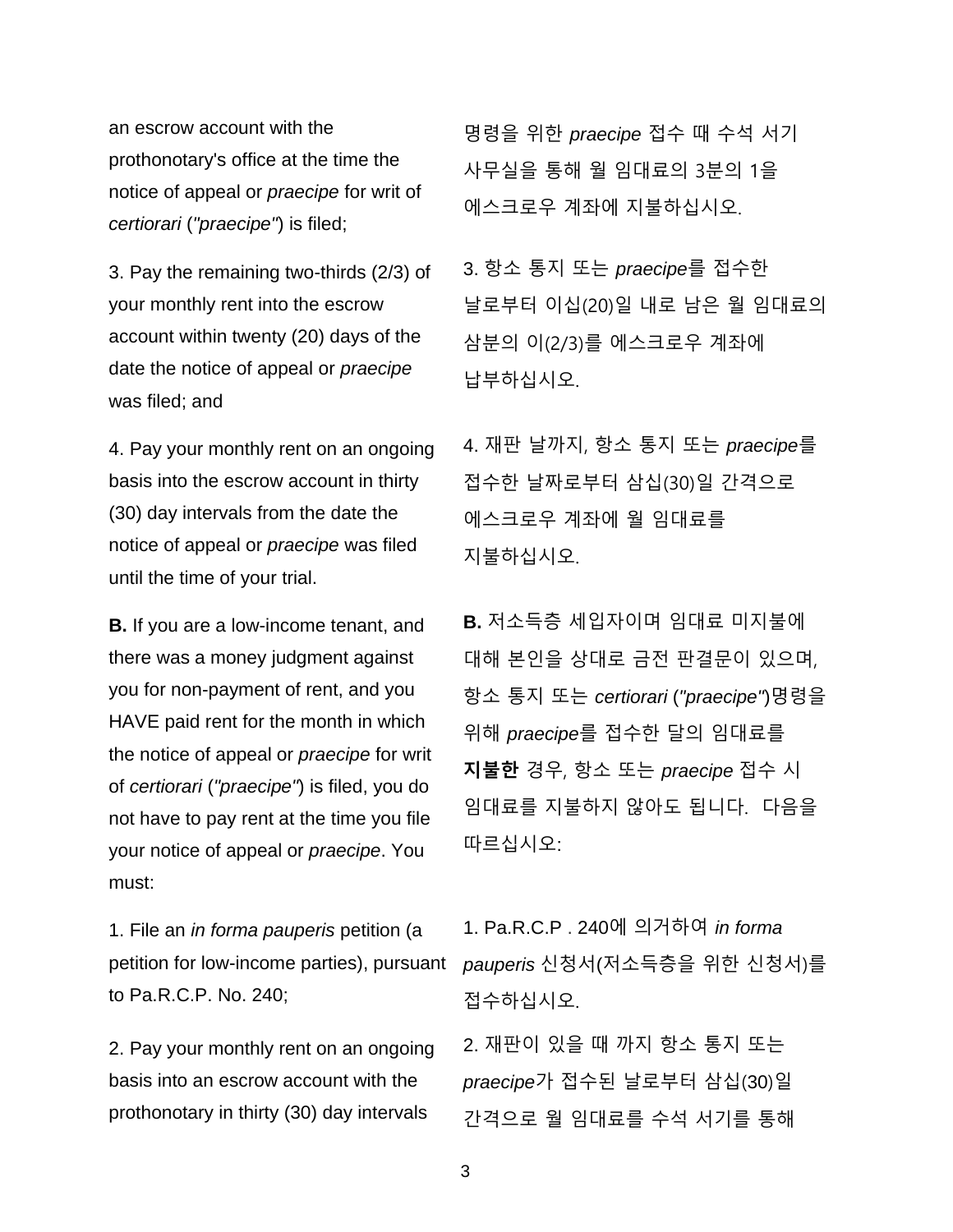from the date the notice of appeal or *praecipe* was filed until the time of trial. It is important to count the thirty (30) days exactly because the date of your payment will change depending on the number of days in a given month.

**C.** If you are a low-income tenant, and no money judgment was entered against you for non-payment of rent, you do not have to pay rent at the time you file your notice of appeal or *praecipe* for writ of *certiorari* (*"praecipe"*). *This option is to be used if at the magisterial district court hearing, the judge determined that you owed "zero" or "nothing" in rent.* You must:

1. File an *in forma pauperis* petition (a to Pa.R.C.P. No. 240;

2. Pay your monthly rent on an ongoing basis into an escrow account with the prothonotary in thirty (30) day intervals from the date the notice of appeal or *praecipe* was filed until the time of your trial. It is important to count the thirty (30) days exactly because the date of your payment will change depending on the number of days in a given month.

**D.** If your income is higher than the income limits on the attached chart, you 에스크로우 계좌에 지불하십시오. 귀하의 지불 날짜는 해당 달의 일수에 따라 변동될 수 있으므로 정확히 삼십(30)일을 세는 것이 중요합니다.

**C.** 저소득층 세입자이며 임대료 미지불에 대하여 귀하를 상대로 금전 판결문이 없다면, 항소 통지 또는 *certiorari* (*"praecipe"*) 명령을 위한 *praecipe* 접수 시 임대료를 지불하지 않아도 됩니다. **이 옵션은 관할 담당 법원 청문회 때, 판사가 귀하가 지불할 임대료가 "0" 또는 "없음"이라고 할 경우입니다. 다음을 따르십시오.** 

petition for low-income parties), pursuant *pauperis* 신청서(저소득층을 위한 신청서)를 1. Pa.R.C.P . 240에 의거하여 *in forma*  접수하십시오.

> 2. 재판이 있을 때 까지 항소 통지 또는 *praecipe*가 접수된 날로부터 삼십(30)일 간격으로 월 임대료를 수석 서기를 통해 에스크로우 계좌에 지불하십시오. 귀하의 지불 날짜는 해당 달의 일수에 따라 변동될 수 있으므로 정확히 삼십(30)일을 세는 것이 중요합니다.

**D.** 첨부된 표의 소득 한도보다 소득이 높을 경우 다음을 따르십시오: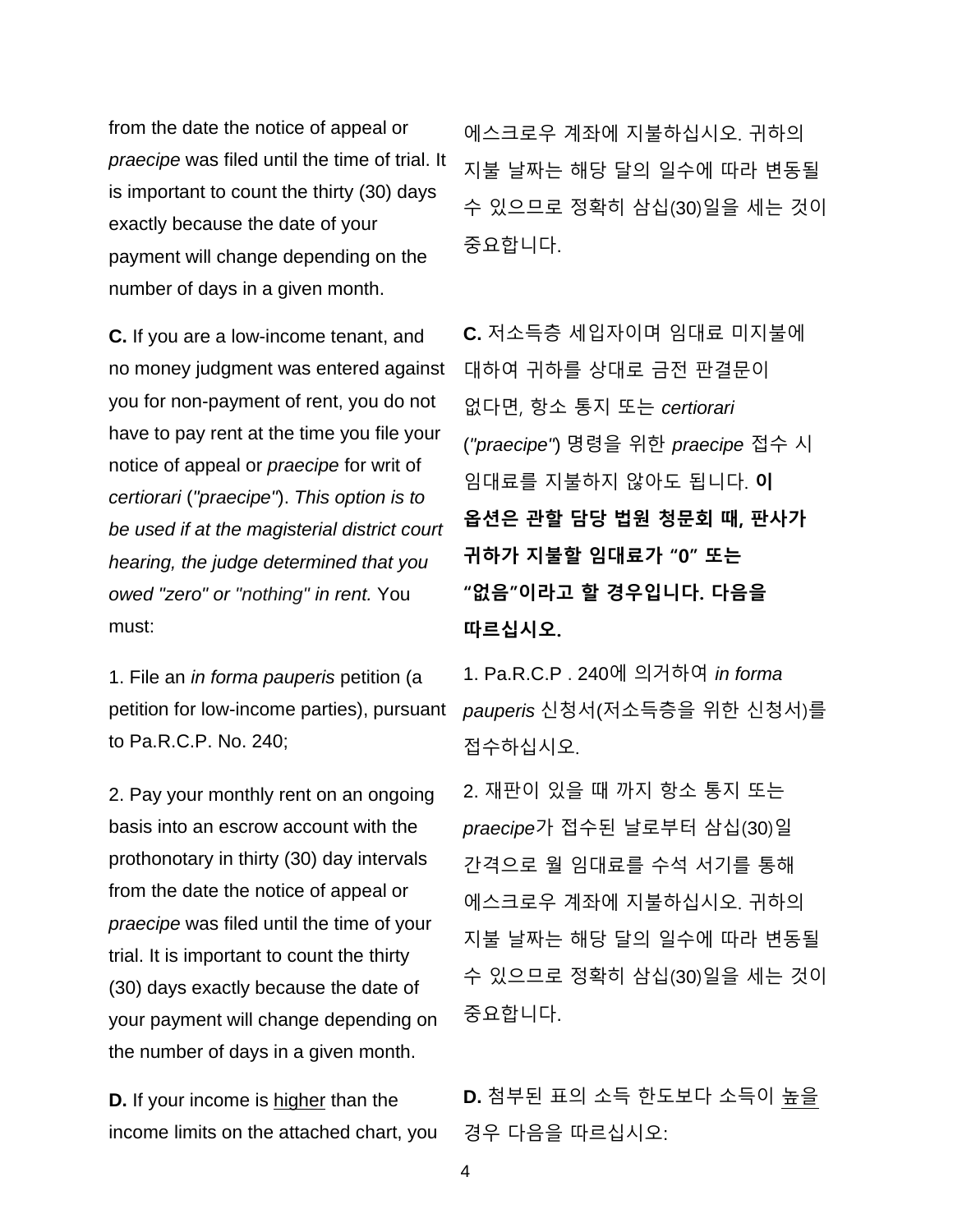must:

1. Pay the fee to file a notice of appeal or *praecipe* for writ of *certiorari* (*"praecipe"*);

2. Pay the lesser of three (3) months' rent or the amount of rent awarded to the landlord in magisterial district court into an escrow account with the prothonotary's office at the time the notice of appeal or *praecipe* is filed; and

3. Pay your monthly rent into the escrow account in thirty (30) day intervals from the date the notice of appeal or *praecipe* was filed until the time of trial. It is important to count the thirty (30) days exactly because the date on your payment will change depending on the number of days in a given month.

1. 항소 통지 또는 *certiorari* (*"praecipe"*) 명령을 위한 praecipe 접수를 위해 접수료를 내십시오.

2. 항소 통지 또는 praecipe 접수 시, 삼(3)개월의 임대료 또는 관할 담당 법원이 임대주에게 지급하도록 지정한 임대료 중 적은 금액을 수석 서기 사무실을 통해 에스크로우 계좌로 납부하십시오.

3. 재판이 있을 때 까지, 항소 통지 또는 *praecipe*가 접수된 날로부터 삼십(30)일 간격으로 월 임대료를 에스크로우 계좌에 지불하십시오. 귀하의 지불 날짜는 해당 달의 일수에 따라 변동될 수 있으므로 정확히 삼십(30)일을 세는 것이 중요합니다.